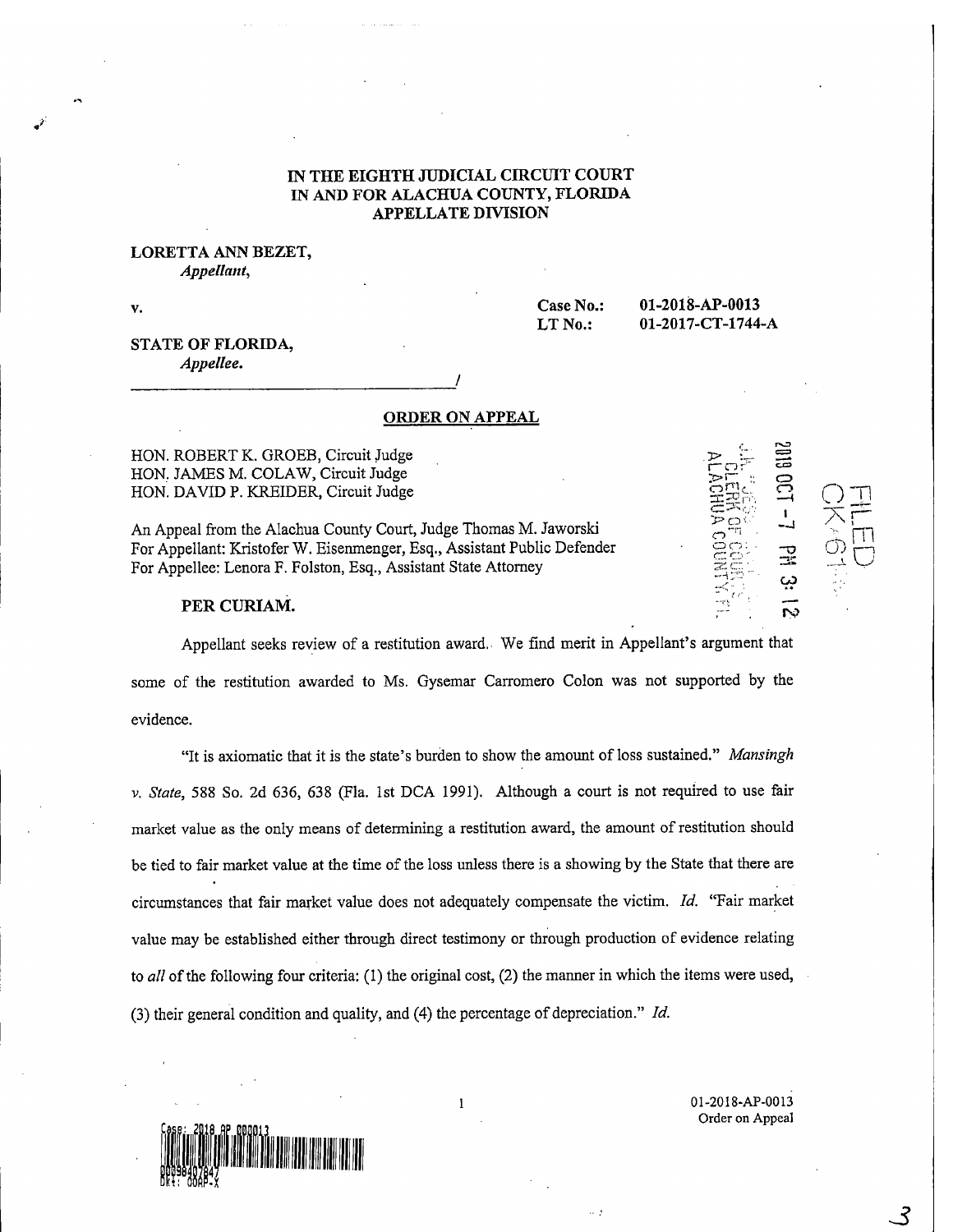"Restitution must be proved by substantial, competent evidence and this evidence must be greater than mere speculation." K.R. v. State, 155 So. 3d 507, 509 (Fla. 4th DCA 2015). See also Holt v. State, 220 So.3d 455, 456 (Fla. 1st DCA 2016). Testimony that frequently relies on words such as "probably," "like," and "I think" in connection with dollar figures "indicate that the victim was not sure of the amount, but was providing her "guesstimate" of the amount she paid." K.R. v. State, 155 So. 3d at 509.

Here, Ms. Colon offered testimony that amounted to nothing more than unsubstantiated guesses about the original cost, manner of use, general condition, and/or depreciation of her laptop, Pandora bracelet and charms, shoes, clothing, and medical bills, In each of these cases, Ms. Colon was unable to provide testimony about the value of her loses without prefacing the dollar amount with one or more of the indicators of uncertainty discussed by the Fourth District Court of Appeal in K.R. v. State. Also, although Ms. Colon provided clear testimony about the original cost of the bedframe, the amount awarded did not reflect the testimony offered about the manner in which it was being used at the time of loss, the general condition and quality of the item, and its depreciation over the years. Therefore, the amount awarded for the losses listed here, totaling \$15,250.00 of the \$16,600.00 awarded to Ms. Colon, was not supported by competent, substantial evidence.

When the State fails to meet its burden of demonstrating the amount of a victim's loss, an order imposing restitution should be reversed and remanded for another hearing. Moore v. State, 694 So.2d 836, 837 (Fla. 2d DCA 1997). See also Thomas v. State, 581 So.2d 992 (Fla. 2d DCA 1991) (remanding for another restitution hearing when the state did not meet its burden); Herrington v. State, 823 So.2d 286 (Fla. 1st DCA 2002) (remanding for another hearing where the restitution award was based on hearsay properly objected to); Bennett v. State, 944 So.2d 524 (Fla. 4th DCA 2006) (remanding for another hearing where the restitution award was based only on speculative testimony). .

> 2 01-2018-AP-0013 Order on Appeal